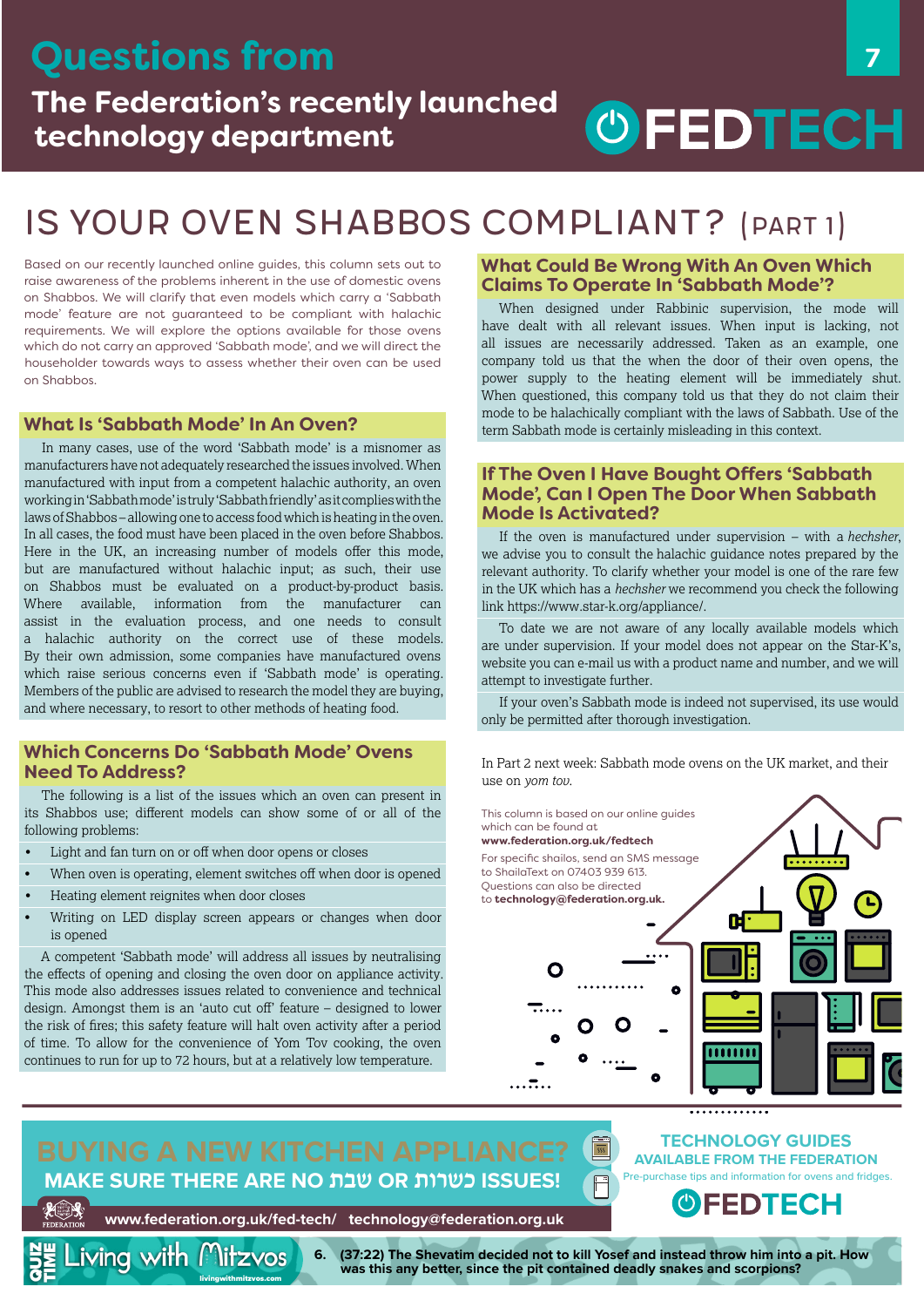# **Questions from C**FEDTECH **Example found at the guides** 4

### **The Federation's recently launched technology department**

This column is based on our online guides which can be found at **[www.federation.org.uk/fedtech](http://www.federation.org.uk/fedtech)** For specific shailos, send an SMS message to ShailaText on 07403 939 613. Questions can also be directed to **[technology@federation.org.uk](mailto:technology@federation.org.uk).**

# Is your oven Shabbos compliant? (Part 2)

The objective of this column is to raise awareness of the issues involved in using an oven on Shabbos. Last week, we concluded that all ovens need to be thoroughly investigated before they are used for heating foods on Shabbos, and that this is the case even if the appliance boasts a 'Sabbath mode'. This week we will clarify the circumstances under which models which do not carry a 'Sabbath mode' can be used on Shabbos.

#### **Our family keeps food warm for the shabbos meal in an oven, the oven is set on a timer – why do we need a sabbath mode?**

Appliance design has changed significantly in recent years, presenting new challenges to *shemiras* Shabbos. In modern appliances, opening the door triggers a few reactions, including switching on and off the lights and fan and in many cases changes are made directly to the heating element. In these appliances, a competent Sabbath mode is necessary to allow for their Shabbos use.

Older models were certainly simpler; in most ovens, the light bulb could be removed or was only lit when the oven was heating. Generally, a timer function was available, which, once reaching the end of the desired cooking period, would totally shut off all appliance function – doors could be opened and food removed with no *halachic* concern. If your oven is of the more traditional type, you may well be able to use it. Read the next question for instructions on how to check if your oven is permitted for use.

#### **My oven does not carry a 'sabbath mode', can it be used on shabbos?**

The simplest way to use an oven is to set the appliance to run on a timer, and to remove all food only once the cooking program has finished. To use the appliance in this way, you need to check that the door opening will not trigger any electronic activity; you can check the appliance in the following way:

- Set the timer to run for a short period of time and watch as the cooking program comes to an end
- When the cooking program comes to an end, does the alarm deactivate itself after a short

while? Does it need to be deactivated by pressing a button? Does the door opening deactivate the alarm?

- Once the timer has finished, open the door does the door opening trigger the operation of a light? Does it make changes to the display screen? Does it start/stops the fan?
- If the door opening does trigger some of the above reactions, is it possible to neutralise these problems by taping down a small door switch (look carefully and you may find it)? Can the door switch be taped down?

#### **I have checked my oven and the timer setting is problematic as it needs to be deactivated by pressing a button - can the oven door be opened when the appliance is running?**

In the previous section, we gave instruction for the use of an oven through setting a programmable a timer to shut off all appliance activity. Where this is not possible we need to consider whether the door can be opened to retrieve the food when the appliance is running.

Opening the door when the appliance is running is generally problematic as the appliance will trigger the heating element sooner than it otherwise would have done. To use the appliance can one would need to ensure to open the door only when the element is already running. This will be possible if the appliance has an 'element on' indicator light. To use the appliance in this way, you will also need to check that the door opening will not trigger any electronic activity.

The appliance should be checked in the following way:

- The appliance should have a light which glows to indicate that the heating element is working. The oven should be set to run - does a light show? Does it turn off periodically?
- Does the appliance turn the element off when the door is opened? Open the door and watch the red light  $-$  if it ceases to show immediately as you open the door, the element may turned off and the appliance cannot be used.
- A further advisable way to test this is by turning off all other power devices in the

 $\sqrt{\frac{1}{3N}}$ 

 $\overline{\mathbb{H}}$ 

house and running only the oven. Look at your electric meter as the oven door is opened and closed; if the meter indicates that the power flow stops or starts immediately as the door is opened/closed, then the oven function is problematic.

- As you open the door, does the appliance respond by making changes to a display screen, starting or stopping a fan or operating the lights? If the appliance fails on any of these points, it cannot be used on Shabbos, unless the door switches have been deactivated.
- **On Shabbos, when the indicator light glows to show that the element is active and heating, the door may be opened**.

#### **Can the appliance be used on yom tov?**

Many householders who can manage without the use of their ovens on Shabbos, substituting it instead for a *blech* or hotplate, find that it is Yom Tov when an oven is really needed. However, in many cases, the appliances which do not feature 'Sabbath mode' will automatically cut off after running for a prolonged period of time. This safety feature becomes an imposition on Yom Tov. Even if your appliance can run uninterrupted for the necessary number of hours, you need to run the above-mentioned checks to ensure that the appliance is not reacting directly to door openings. Check that lights, fan and heating element are not activated or deactivated when the door is opened and closed.

One area where the laws of Yom Tov allow for slight leniency is where the appliance reacts *indirectly* to the door opening. Although on Shabbos, opening the door when the appliance is running is possible only if an indicator light shows that the element is already functioning, on Yom Tov the door may be opened even if opening the door may cause the element to cycle sooner.

To summarise, if the appliance does not react **directly** to door openings, the door may be opened on Yom Tov even when the oven is heating.

**In next week's column:** a look at Sabbath mode ovens produced by NEFF Bosch and Siemens.

# **MAKE SURE THERE ARE NO שבת OR כשרות ISSUES!**

**TECHNOLOGY GUIDES AVAILABLE FROM THE FEDERATION** Pre-purchase tips and information for ovens and fridges.



**www.federation.org.uk/fed-tech/ technology@federation.org.uk**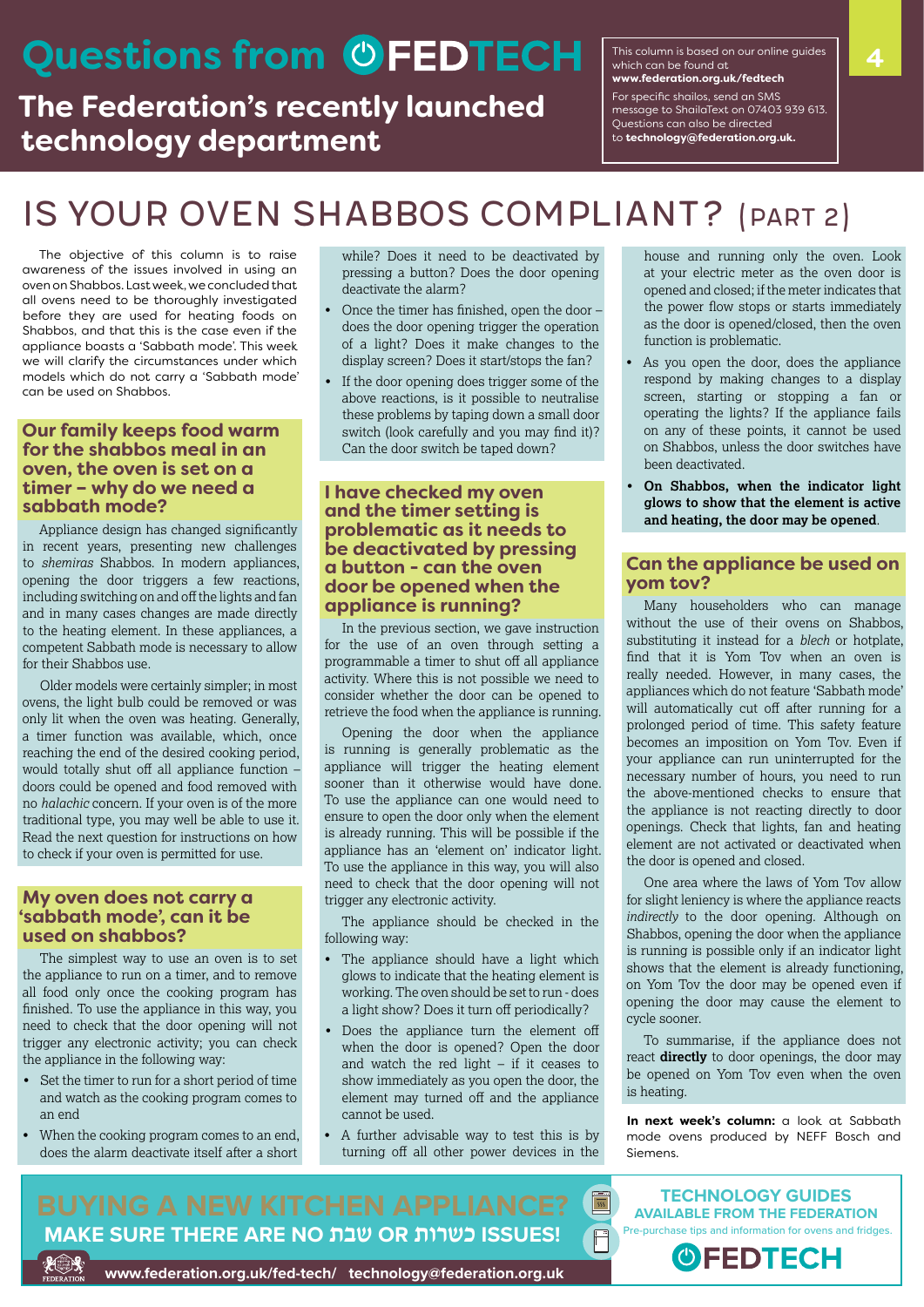# Questions from **COFEDTECH**

**The Federation's recently launched technology department**

This column is based on our online guides which can be found at **[www.federation.org.uk/fedtech](http://www.federation.org.uk/fedtech)**

For specific shailos, send an SMS message to ShailaText on 07403 939 613. Questions can also be directed to **[technology@federation.org.uk.](mailto:technology@federation.org.uk)**

## Is your oven Shabbos compliant? (Part 3)

This column sets out to clarify the possibilities of oven use over Shabbos. Last week we looked at the possibilities of using an oven which does not carry a Sabbath mode. This week we will look at the appliances manufactured by NEFF Bosch and Siemens – as these are the models which are most commonly .bought by members of our communities

#### **Are there any 'Sabbath mode' ovens on sale in the UK which have been found to be compliant for use on Shabbos?**

We have researched the appliances manufactured under the brand names NEFF, Bosch and Siemens (NBS), and have concluded that in their models currently on the market most Shabbos related issues have been resolved.

Nonetheless even these models are not free of any Shabbos questions, and may only be used in accordance with Rabbinic advice and guidelines.

#### **Why can't the nbs ovens be used freely on Shabbos in Sabbath mode?**

To answer this, we need to explain how the oven maintains its temperature. When the user sets the oven to run at 100 degrees, the device does not maintain this temperature permanently. Instead, it controls the temperature through use of a thermostat. When the unit detects that the cavity is cooling down it provides power to the element. Conversely, when the desired temperature has been reached, the element is switched off.

Introducing cold air to the oven cavity cools down the internal temperature quicker than otherwise. As a result, the element is triggered sooner than otherwise would have been the case. This indirect interaction with the heating element is halachically problematic, and a variety of approaches exist to resolve the issue.

#### **How can a thermostatic oven such as nbs' Shabbos mode be used on Shabbos?**

In table below, three methods have been described – the colour coding indicates the relative halachic status of each method.

*>>> An element indicator installed in the home of a Bosch Sabbath mode oven owner*



#### **What are your instructions for heating food in a Neff 'Sabbath mode oven'?**

Here are our guidelines for use of the NEFF oven in 'Sabbath mode'.

- All food must be fully cooked and in place in the oven before Shabbos
- NO FOOD whether raw or cooked, hot or cold may be PLACED in the oven on Shabbos
- The temperature can be set before Shabbos to ANY level (the manufacturers have limited this to below 140 degrees)
- Food which is left in the oven over Shabbos MAY be removed during Shabbos as in the above table in one of two ways
	- 1. In ovens which carry an element indicator light, the door should only be opened when the light is 'on'. An oven which has an indicator light may be opened and closed repeatedly when the light indicates that the element is working
	- 2. In the absence of an element indicator light, ALL food MUST be removed before the oven door can be closed again.

#### **Are the guidelines for Yom Tov use different than those for that of Shabbos?**

As indirect activity is viewed more leniently on Yom Tov, many Rabbonim permit opening a thermostatically controlled oven freely. If an element indicator light is present, it is still better to open the oven only when the indicator light is switched on.

Regarding use of the NEFF ovens on Yom Tov, our guidelines are as follows:

- The oven should be set to the desired temperature in Sabbath mode before Yom Tov
- No adjustments may be made to the temperature setting during Yom Tov
- Food may be placed in the oven to cook or heat on yom tov and need not be in place from before yom tov
- The door may be opened and closed as is required during cooking. It should not be opened for no reason.

 $\frac{1}{35}$ 

|                                    | <b>OPENING THE DOOR WHEN ELEMENT</b><br><b>IS ON</b>                                                                                                    | <b>ONE DOOR OPENING</b>                                                                     | <b>MULTIPLE DOOR OPENINGS</b>                                                                 | In Part 4<br>next week:                                                                                                                      |
|------------------------------------|---------------------------------------------------------------------------------------------------------------------------------------------------------|---------------------------------------------------------------------------------------------|-----------------------------------------------------------------------------------------------|----------------------------------------------------------------------------------------------------------------------------------------------|
| <b>USAGE</b><br><b>INSTRUCTION</b> | The door is opened only when the<br>element indicator light is displayed                                                                                | Food is all removed<br>from the oven in one<br>door opening session                         | The door is opened and closed<br>repeatedly even though the element<br>may not be functioning | How to know<br>whether other<br>Sabbath mode<br>ovens can be used<br>on Shabbos, and<br>the use of non-<br>Sabbath mode<br>ovens on Shabbos. |
| <b>NOTE</b>                        | This is the advised halachic approach                                                                                                                   | This approach mitigates<br>some halachic concern                                            | There are serious halachic concerns<br>with using the appliance in this way.                  |                                                                                                                                              |
| <b>DRAWBACKS</b>                   | Many ovens are manufactured without an<br>indicator light.<br>FedTech are working to provide a service<br>which will facilitate installing these lights | Householder would like<br>to keep food warmed<br>for both Friday night<br>and Shabbos lunch | <b>Halachic question</b>                                                                      |                                                                                                                                              |

# **MAKE SURE THERE ARE NO שבת OR כשרות ISSUES!**

**TECHNOLOGY GUIDES AVAILABLE FROM THE FEDERATION** Pre-purchase tips and information for ovens and fridges.